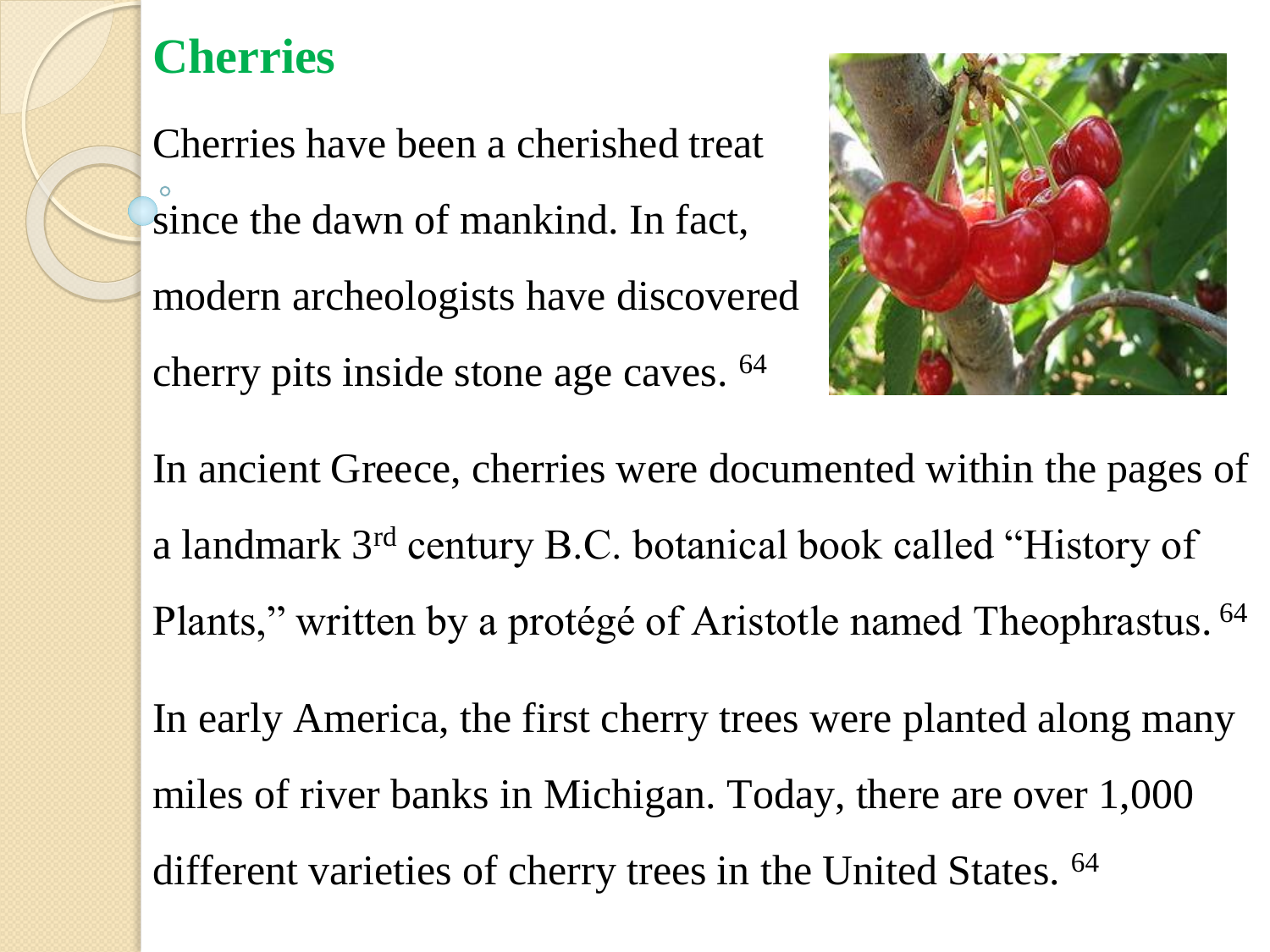Cherries contain natural antioxidants, such as anthocyanins that "act like anti-inflammatory drugs by blocking the actions" of the pain and inflammation enzyme cyclooxygenase-2 ( $\cos$ -2). <sup>65</sup> This is especially beneficial for easing the symptoms of gout, a severely painful metabolic arthritis that attacks the joints. <sup>65</sup> Cherries also contain a powerful plant compound called cyanidin, which has been shown to promote many positive health effects. <sup>67</sup> For example, in 2006 *The Journal of Nutritional Biochemistry* reported that cyanidin had a significant impact on a malignant

form of prostate cancer called adenocarcinoma. 67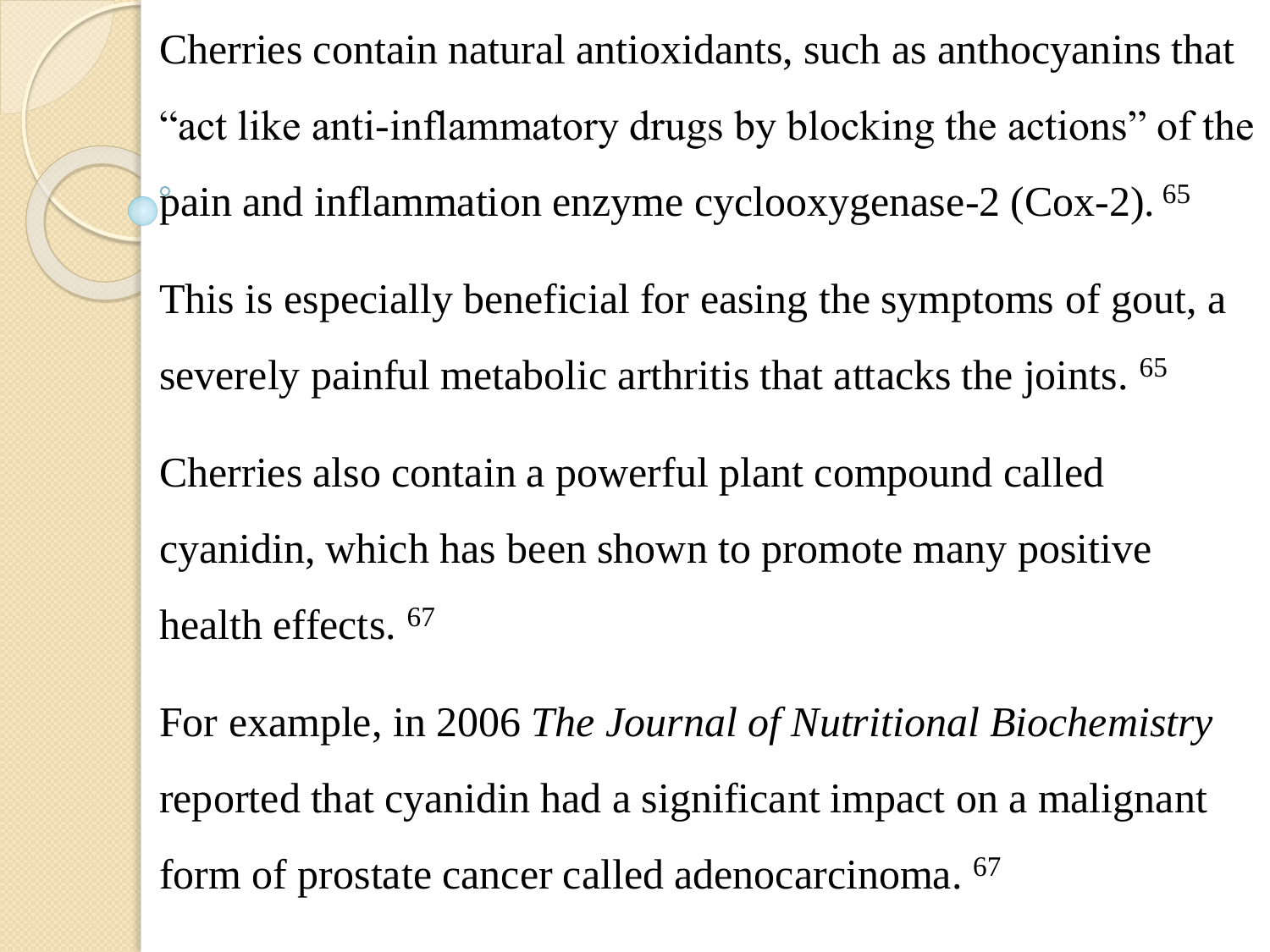Recent research has also indicated that cyanidin is a "promising candidate in the prevention  $&$  treatment of diabetes mellitus."  $^{68}$ 

A 2010 study in the *International Journal of Molecular Science* discovered that, in Type 2 diabetics, cyanidin alleviated postprandial hyperglycemia, which is a dangerous spike in blood sugar following a meal. <sup>68</sup>

This was due to cyanidin's ability to inhibit the absorption of sugar into the blood. 68